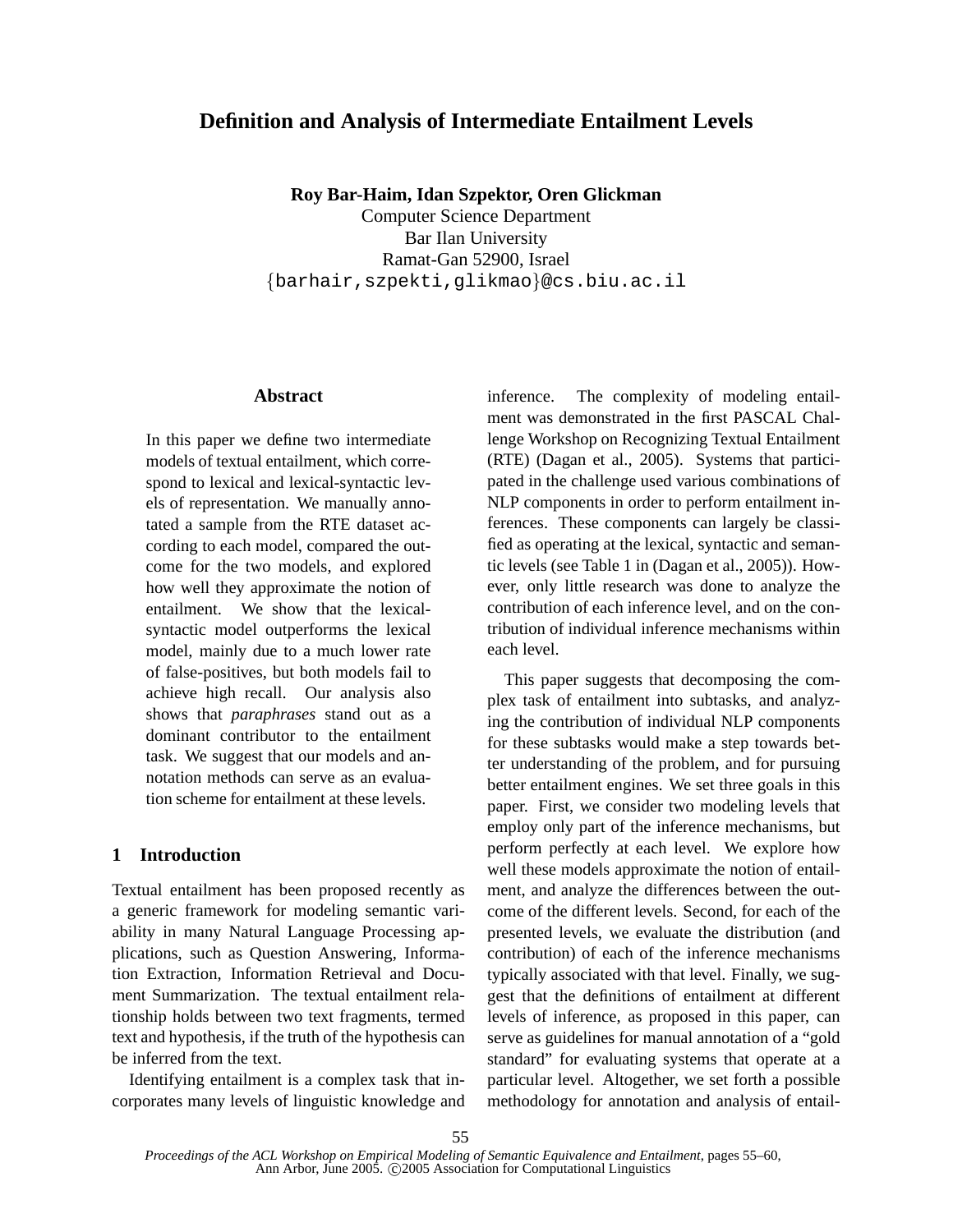ment datasets.

We introduce two levels of entailment: *Lexical* and *Lexical-Syntactic*. We propose these levels as intermediate stages towards a complete entailment model. We define an entailment model for each level and manually evaluate its performance over a sample from the RTE test-set. We focus on these two levels as they correspond to well-studied NLP tasks, for which robust tools and resources exist, e.g. parsers, part of speech taggers and lexicons. At each level we included inference types that represent common practice in the field. More advanced processing levels which involve logical/semantic inference are less mature and were left beyond the scope of this paper.

We found that the main difference between the lexical and lexical-syntactic levels is that the lexicalsyntactic level corrects many false-positive inferences done at the lexical level, while introducing only a few false-positives of its own. As for identifying positive cases (recall), both systems exhibit similar performance, and were found to be complementary. Neither of the levels was able to identify more than half of the positive cases, which emphasizes the need for deeper levels of analysis. Among the different inference components, *paraphrases* stand out as a dominant contributor to the entailment task, while synonyms and derivational transformations were found to be the most frequent at the lexical level.

Using our definitions of entailment models as guidelines for manual annotation resulted in a high level of agreement between two annotators, suggesting that the proposed models are well-defined.

Our study follows on previous work (Vanderwende et al., 2005), which analyzed the RTE Challenge test-set to find the percentage of cases in which syntactic analysis alone (with optional use of thesaurus for the lexical level) suffices to decide whether or not entailment holds. Our study extends this work by considering a broader range of inference levels and inference mechanisms and providing a more detailed view. A fundamental difference between the two works is that while Vanderwende et al. did not make judgements on cases where additional knowledge was required beyond syntax, our entailment models were evaluated over all of the cases, including those that require higher levels of inference. This allows us to view the entailment model at each level as an idealized *system* approximating full entailment, and to evaluate its overall success.

The rest of the paper is organized as follows: section 2 provides definitions for the two entailment levels; section 3 describes the annotation experiment we performed, its results and analysis; section 4 concludes and presents planned future work.

### **2 Definition of Entailment Levels**

In this section we present definitions for two entailment models that correspond to the *Lexical* and *Lexical-Syntactic* levels. For each level we describe the available inference mechanisms. Table 1 presents several examples from the RTE test-set together with annotation of entailment at the different levels.

### **2.1 The Lexical entailment level**

At the lexical level we assume that the text  $T$  and hypothesis  $H$  are represented by a bag of (possibly multi-word) terms, ignoring function words. At this level we define that entailment holds between T and H if every term  $h$  in  $H$  can be matched by a corresponding entailing term  $t$  in  $T$ .  $t$  is considered as entailing  $h$  if either  $h$  and  $t$  share the same lemma and part of speech, or  $t$  can be matched with  $h$  through a sequence of lexical transformations of the types described below.

**Morphological derivations** This inference mechanism considers two terms as equivalent if one can be obtained from the other by some morphological derivation. Examples include nominalizations (e.g. 'acquisition  $\Leftrightarrow$  acquire'), pertainyms (e.g. 'Afghanistan ⇔ Afghan'), or nominal derivations like 'terrorist ⇔ terror'.

**Ontological relations** This inference mechanism refers to ontological relations between terms. A term is inferred from another term if a chain of valid ontological relations between the two terms exists (Andreevskaia et al., 2005). In our experiment we regarded the following three ontological relations as providing entailment inferences: (1) 'synonyms' (e.g. 'free  $\Leftrightarrow$  release' in example 1361, Table 1); (2) 'hypernym' (e.g. 'produce  $\Rightarrow$  make') and (3) 'meronym-holonym' (e.g. 'executive ⇒ company').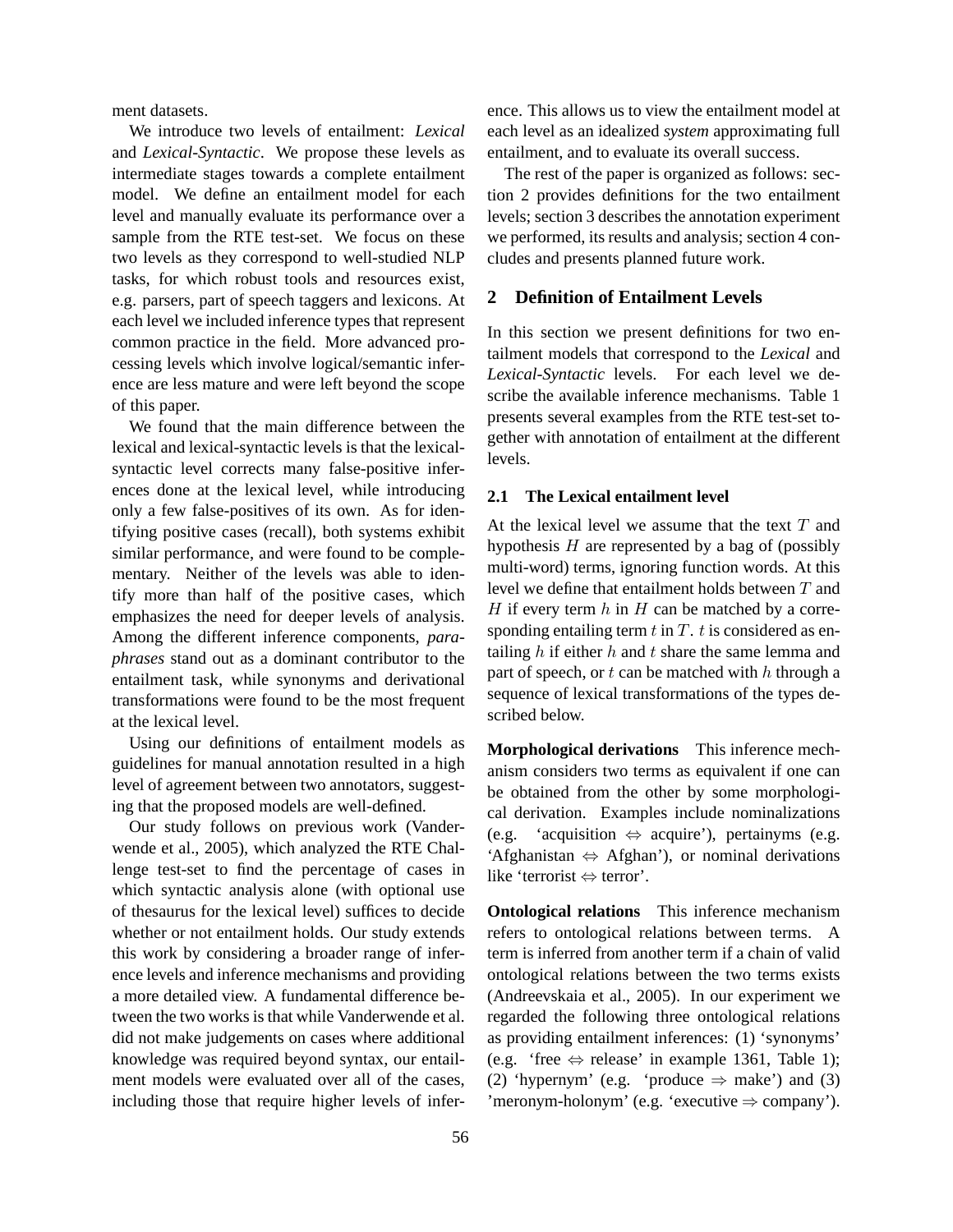| No.  | Text                                        | Hypothesis               | Task | Ent.  | Lex.  | Syn.  |
|------|---------------------------------------------|--------------------------|------|-------|-------|-------|
|      |                                             |                          |      |       | Ent.  | Ent.  |
| 322  | Turnout for the historic vote for the first | New members joined the   | IR   | true  | false | true  |
|      | time since the EU took in 10 new mem-       | EU.                      |      |       |       |       |
|      | bers in May has hit a record low of         |                          |      |       |       |       |
|      | 45.3%.                                      |                          |      |       |       |       |
| 1361 | A Filipino hostage in Iraq was released.    | A Filipino hostage was   | CD   | true  | true  | true  |
|      |                                             | freed in Iraq.           |      |       |       |       |
| 1584 | Although a Roscommon man by birth,          | Albert Reynolds was born | QA   | true  | true  | true  |
|      | born in Rooskey in 1932, Albert "The        | in Co. Roscommon.        |      |       |       |       |
|      | Slasher" Reynolds will forever be a         |                          |      |       |       |       |
|      | Longford man by association.                |                          |      |       |       |       |
| 1911 | The SPD got just 21.5% of the vote          | The SPD is defeated by   | IE   | true  | false | false |
|      | in the European Parliament elections,       | the opposition parties.  |      |       |       |       |
|      | while the conservative opposition par-      |                          |      |       |       |       |
|      | ties polled 44.5%.                          |                          |      |       |       |       |
| 2127 | Coyote shot after biting girl in Vanier     | Girl shot in park.       | IR   | false | true  | false |
|      | Park.                                       |                          |      |       |       |       |

Table 1: Examples of text-hypothesis pairs, taken from the PASCAL RTE test-set. Each line includes the example number at the RTE test-set, the text and hypothesis, the task within the test-set, whether entailment holds between the text and hypothesis (Ent.), whether Lexical entailment holds (Lex. Ent.) and whether Lexical-Syntactic entailment holds (Syn. Ent.).

**Lexical World knowledge** This inference mechanism refers to world knowledge reflected at the lexical level, by which the meaning of one term can be inferred from the other. It includes both knowledge about named entities, such as 'Taliban  $\Rightarrow$  organization' and 'Roscommon  $\Leftrightarrow$  Co. Roscommon' (example 1584 in Table 1), and other lexical relations between words, such as WordNet's relations 'cause' (e.g. 'kill  $\Rightarrow$  die') and 'entail' (e.g. 'snore  $\Rightarrow$  sleep').

#### **2.2 The Lexical-syntactic entailment level**

At the lexical-syntactic level we assume that the text and the hypothesis are represented by the set of syntactic dependency relations of their dependency parse. At this level we ignore determiners and auxiliary verbs, but do include relations involving other function words. We define that entailment holds between  $T$  and  $H$  if the relations within  $H$  can be "covered" by the relations in  $T$ . In the trivial case, lexical-syntactic entailment holds if all the relations composing  $H$  appear verbatim in  $T$  (while addi-

57

tional relations within  $T$  are allowed). Otherwise, such coverage can be obtained by a sequence of transformations applied to the relations in  $T$ , which should yield all the relations in H.

One type of such transformations are the lexical transformations, which replace corresponding lexical items, as described in sub-section 2.1. When applying morphological derivations it is assumed that the syntactic structure is appropriately adjusted. For example, "Mexico produces oil" can be mapped to "oil production by Mexico" (the NOMLEX resource (Macleod et al., 1998) provides a good example for systematic specification of such transformations).

Additional types of transformations at this level are specified below.

**Syntactic transformations** This inference mechanism refers to transformations between syntactic structures that involve the same lexical elements and preserve the meaning of the relationships between them (as analyzed in (Vanderwende et al., 2005)). Typical transformations include passive-active and apposition (e.g. 'An Wang, a native of Shanghai ⇔ An Wang is a native of Shanghai').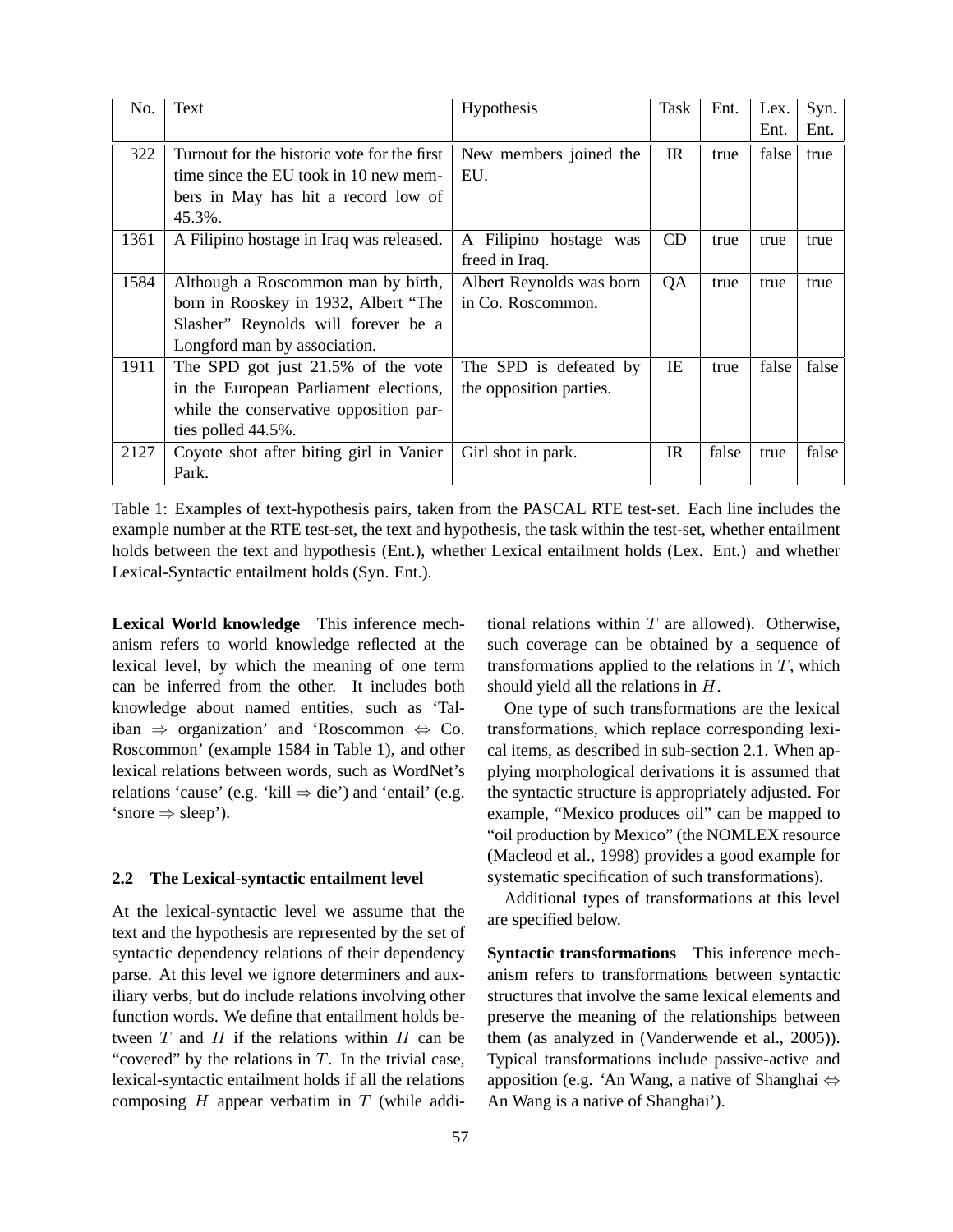**Entailment paraphrases** This inference mechanism refers to transformations that modify the syntactic structure of a text fragment as well as some of its lexical elements, while holding an entailment relationship between the original text and the transformed one. Such transformations are typically denoted as 'paraphrases' in the literature, where a wealth of methods for their automatic acquisition were proposed (Lin and Pantel, 2001; Shinyama et al., 2002; Barzilay and Lee, 2003; Szpektor et al., 2004). Following the same spirit, we focus here on transformations that are local in nature, which, according to the literature, may be amenable for large scale acquisition. Examples include: 'X is Y man by birth  $\rightarrow X$  was born in Y' (example 1584 in Table 1), 'X take in  $Y \Leftrightarrow Y$  join  $X'$ <sup>1</sup> and 'X is holy book of  $Y \Rightarrow Y$  follow  $X^2$ .

**Co-reference** Co-references provide equivalence relations between different terms in the text and thus induce transformations that replace one term in a text with any of its co-referenced terms. For example, the sentence "Italy and Germany have each played twice, and they haven't beaten anybody yet."<sup>3</sup> entails "Neither Italy nor Germany have won yet", involving the co-reference transformation 'they ⇒ Italy and Germany'.

Example 1584 in Table 1 demonstrates the need to combine different inference mechanisms to achieve lexical-syntactic entailment, requiring world-knowledge, paraphrases and syntactic transformations.

#### **3 Empirical Analysis**

In this section we present the experiment that we conducted in order to analyze the two entailment levels, which are presented in section 2, in terms of relative performance and correlation with the notion of textual entailment.

### **3.1 Data and annotation procedure**

The RTE test-set $4$  contains 800 Text-Hypothesis pairs (usually single sentences), which are typical to various NLP applications. Each pair is annotated with a boolean value, indicating whether the hypothesis is entailed by the text or not, and the test-set is balanced in terms of positive and negative cases. We shall henceforth refer to this annotation as the *gold standard*. We constructed a sample of 240 pairs from four different tasks in the test-set, which correspond to the main applications that may benefit from entailment: information extraction (IE), information retrieval (IR), question answering (QA), and comparable documents (CD). We randomly picked 60 pairs from each task, and in total 118 of the cases were positive and 122 were negative.

In our experiment, two of the authors annotated, for each of the two levels, whether or not entailment can be established in each of the 240 pairs. The annotators agreed on 89.6% of the cases at the lexical level, and 88.8% of the cases at the lexical-syntactic level, with Kappa statistics of 0.78 and 0.73, respectively, corresponding to 'substantial agreement' (Landis and Koch, 1977). This relatively high level of agreement suggests that the notion of lexical and lexical-syntactic entailment we propose are indeed well-defined.

Finally, in order to establish statistics from the annotations, the annotators discussed all the examples they disagreed on and produced a final joint decision.

|                      | L   | LS   |
|----------------------|-----|------|
| True positive (118)  | 52  | 59   |
| False positive (122) | 36  | 10   |
| Recall               | 44% | 50%  |
| Precision            | 59% | 86%  |
| $F_1$                | 0.5 | 0.63 |
| Accuracy             | 58% | 71%  |

### **3.2 Evaluating the different levels of entailment**

Table 2: Results per level of entailment.

Table 2 summarizes the results obtained from our annotated dataset for both lexical (L) and lexicalsyntactic (LS) levels. Taking a "system"-oriented perspective, the annotations at each level can be viewed as the classifications made by an idealized system that includes a perfect implementation of the inference mechanisms in that level. The first two

<sup>&</sup>lt;sup>1</sup>Example no 322 in the PASCAL RTE test-set.

<sup>&</sup>lt;sup>2</sup>Example no 1575 in the PASCAL RTE test-set.

<sup>3</sup>Example no 298 in the PASCAL RTE test-set.

<sup>&</sup>lt;sup>4</sup>The complete RTE dataset can be obtained at http://www.pascal-network.org/Challenges/RTE/Datasets/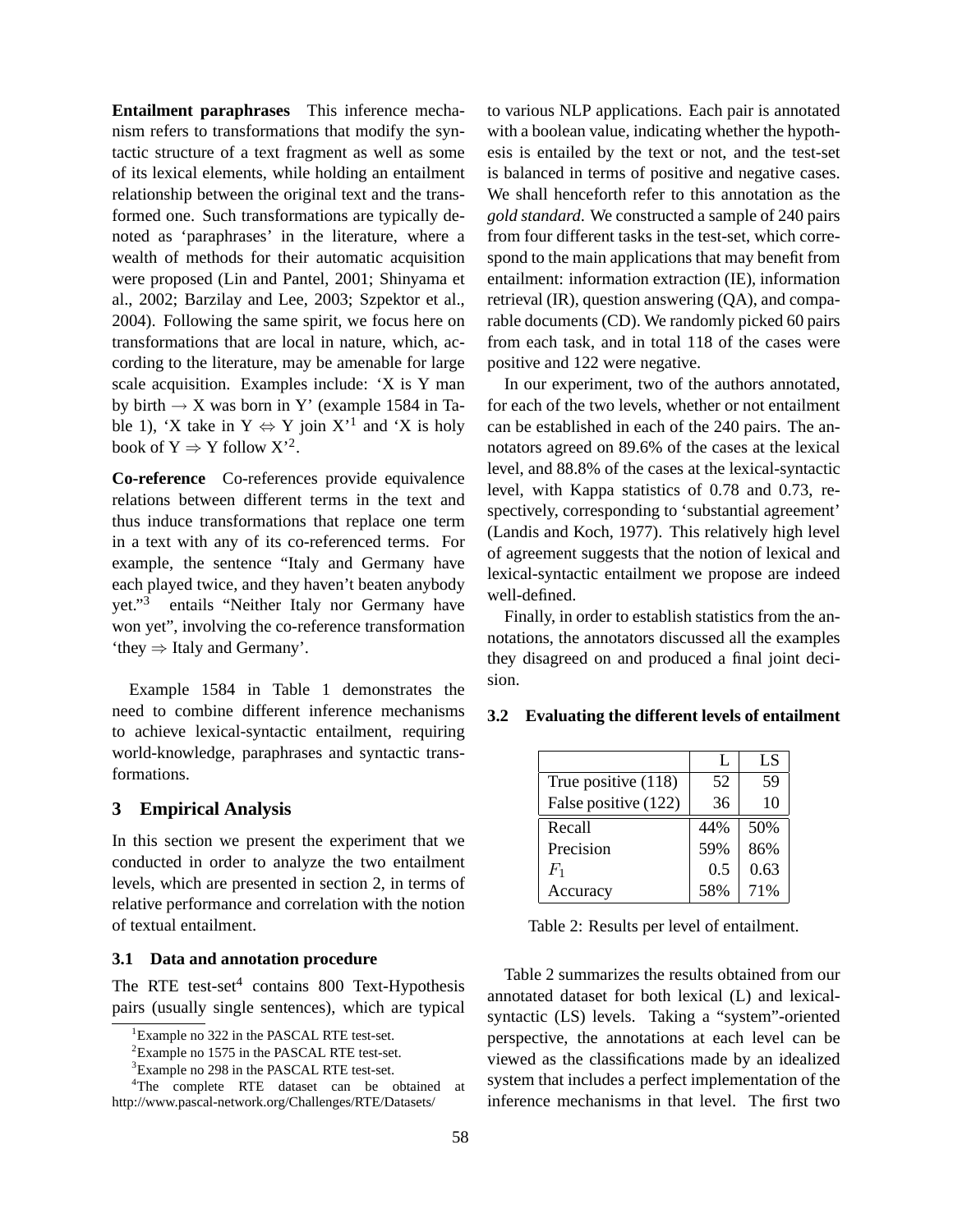rows show for each level how the cases, which were recognized as positive by this level (i.e. the entailment holds), are distributed between "true positive" (i.e. positive according to the gold standard) and "false positive" (negative according to the gold standard). The total number of positive and negative pairs in the dataset is reported in parentheses. The rest of the table details recall, precision,  $F_1$  and accuracy.

The distribution of the examples in the RTE testset cannot be considered representative of a realworld distribution (especially because of the controlled balance between positive and negative examples). Thus, our statistics are not appropriate for accurate prediction of application performance. Instead, we analyze how well these simplified models of entailment succeed in approximating "real" entailment, and how they compare with each other.

The proportion between true and false positive cases at the lexical level indicates that the correlation between lexical match and entailment is quite low, reflected in the low precision achieved by this level (only 59%). This result can be partly attributed to the idiosyncracies of the RTE test-set: as reported in (Dagan et al., 2005), samples with high lexical match were found to be biased towards the negative side. Interestingly, our measured accuracy correlates well with the performance of systems at the PAS-CAL RTE Workshop, where the highest reported accuracy of a lexical system is 0.586 (Dagan et al., 2005).

As one can expect, adding syntax considerably reduces the number of false positives - from 36 to only 10. Surprisingly, at the same time the number of true positive cases grows from 52 to 59, and correspondingly, precision rise to 86%. Interestingly, neither the lexical nor the lexical-syntactic level are able to cover more than half of the positive cases (e.g. example 1911 in Table 1).

In order to better understand the differences between the two levels, we next analyze the overlap between them, presented in Table 3. Looking at Table 3(a), which contains only the positive cases, we see that many examples were recognized only by one of the levels. This interesting phenomenon can be explained on the one hand by lexical matches that could not be validated in the syntactic level, and on the other hand by the use of paraphrases, which are

|                       |                                        | Lexical-Syntactic                      |                    |  |
|-----------------------|----------------------------------------|----------------------------------------|--------------------|--|
|                       |                                        | $H \Rightarrow T$                      | $H \nRightarrow T$ |  |
| Lexical               | $H \Rightarrow T$<br>$H \Rightarrow T$ | 38                                     | 14                 |  |
|                       |                                        | 21                                     | 45                 |  |
| (a) positive examples |                                        |                                        |                    |  |
| Lexical-Syntactic     |                                        |                                        |                    |  |
|                       |                                        | $H \Rightarrow T \mid H \Rightarrow T$ |                    |  |

|  | (b) negative examples |
|--|-----------------------|
|  |                       |

Lexical  $\begin{array}{|c|c|c|c|c|} \hline H & \Rightarrow T & 7 & 29 \\ H & \neq T & 3 & 83 \end{array}$  $H \nRightarrow T$ 

Table 3: Correlation between the entailment levels. (a) includes only the positive examples from the RTE dataset sample, and (b) includes only the negative examples.

introduced only in the lexical-syntactic level. (e.g. example 322 in Table 1).

This relatively symmetric situation changes as we move to the negative cases, as shown in Table 3(b). By adding syntactic constraints, the lexical-syntactic level was able to fix 29 false positive errors, misclassified at the lexical level (as demonstrated in example 2127, Table 1), while introducing only 3 new false-positive errors. This exemplifies the importance of syntactic matching for precision.

## **3.3 The contribution of various inference mechanisms**

| <b>Inference Mechanism</b>    |    | $\bigtriangleup{\mathbf R}$ | $\frac{0}{0}$ |
|-------------------------------|----|-----------------------------|---------------|
| Synonym                       | 19 | 14.4%                       | 16.1%         |
| Morphological                 | 16 | 10.1%                       | 13.5%         |
| Lexical World knowledge       | 12 | 8.4%                        | 10.1%         |
| Hypernym                      |    | 4.2%                        | 5.9%          |
| Mernoym                       |    | 0.8%                        | 0.8%          |
| <b>Entailment Paraphrases</b> | 37 | 26.2%                       | 31.3%         |
| Syntactic transformations     | 22 | 16.9%                       | 18.6%         |
| Coreference                   | 10 | 5.0%                        | 8.4%          |

Table 4: The frequency  $(f)$ , contribution to recall  $(\triangle R)$  and percentage (%), within the gold standard positive examples, of the various inference mechanisms at each level, ordered by their significance.